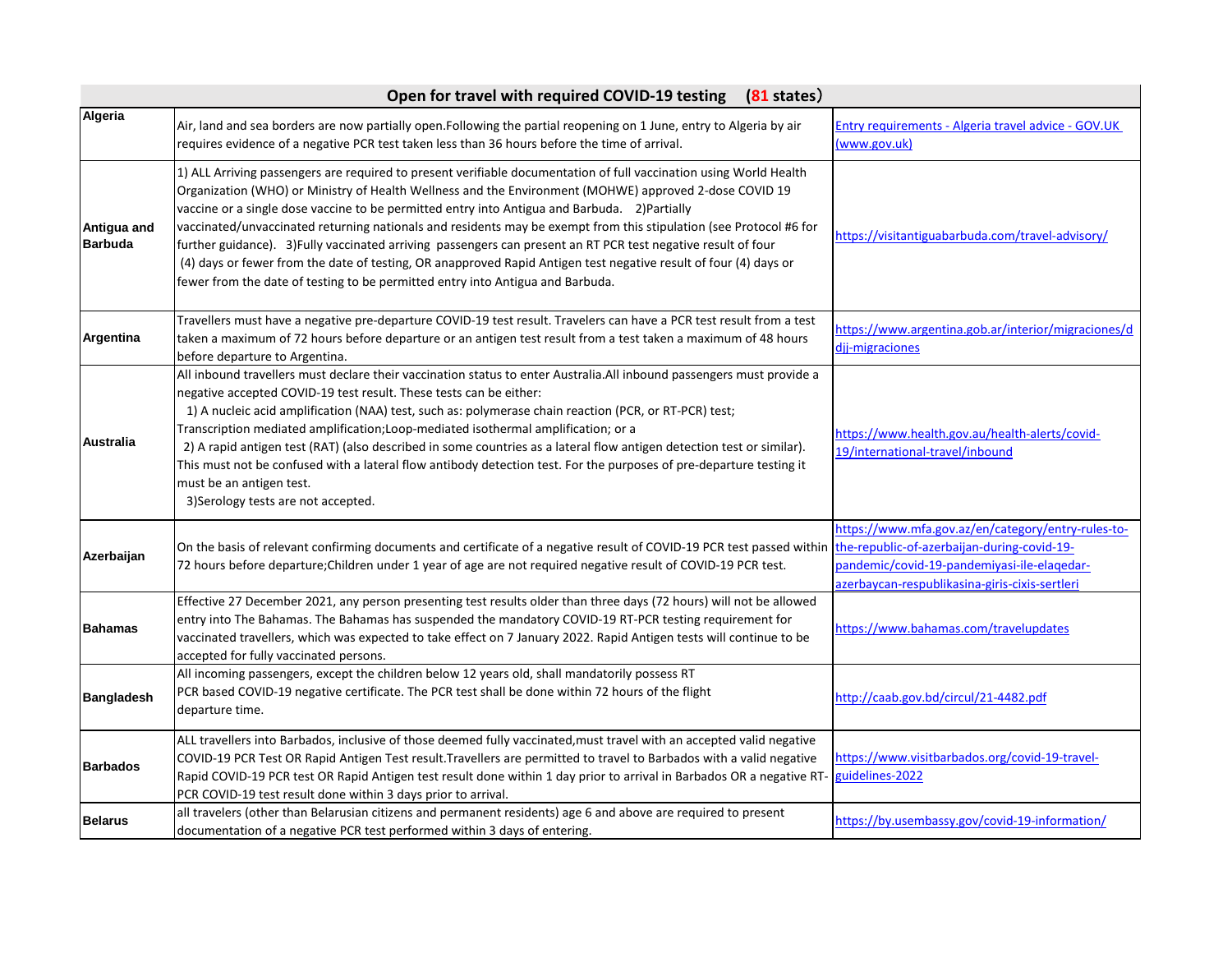|                     | Open for travel with required COVID-19 testing<br>$(81$ states)                                                                                                                                                                                                                                                                                                                                                                                                                                                                                                                                                                                                                                                                                                                                                                                                                      |                                                                                                                                                                                                                                                                                         |
|---------------------|--------------------------------------------------------------------------------------------------------------------------------------------------------------------------------------------------------------------------------------------------------------------------------------------------------------------------------------------------------------------------------------------------------------------------------------------------------------------------------------------------------------------------------------------------------------------------------------------------------------------------------------------------------------------------------------------------------------------------------------------------------------------------------------------------------------------------------------------------------------------------------------|-----------------------------------------------------------------------------------------------------------------------------------------------------------------------------------------------------------------------------------------------------------------------------------------|
| <b>Benin</b>        | The Government of Benin has announced a new testing protocol and will require all travelers bound for Cotonou by<br>air to present a negative PCR test result. The test must have been taken within 72 hours of arrival in Cotonou.                                                                                                                                                                                                                                                                                                                                                                                                                                                                                                                                                                                                                                                  | https://bj.usembassy.gov/info-covid19/                                                                                                                                                                                                                                                  |
| <b>Bolivia</b>      | Travellers must have a negative COVID-19 PCR test result. The test must be taken a maximum of 72 hours before<br>departure to Bolivia. Fully vaccinated travelers who recovered from COVID-19 in the last year must take a second PCR<br>test 72 hours after entering Bolivia and self-isolate until a negative result is received.                                                                                                                                                                                                                                                                                                                                                                                                                                                                                                                                                  | https://www.minsalud.gob.bo/?start=5                                                                                                                                                                                                                                                    |
| <b>Brazil</b>       | Travelers must present a negative COVID-19 RT-PCR or antigen test result. The laboratory RT-PCR test must be taken a<br>maximum of 72 hours before the first scheduled departure flight to Brazil. An antigen test must be taken a maximum<br>of 24 hours before the first scheduled departure flight to Brazil. The test results must be in English, Spanish, or<br>Portuguese.                                                                                                                                                                                                                                                                                                                                                                                                                                                                                                     | http://www.planalto.gov.br/CCIVIL 03/Portaria/PRT/P<br>ortaria-666-22-cc.htm#art21                                                                                                                                                                                                      |
| <b>Burkina Faso</b> | Travellers must have a negative COVID-19 PCR (nasal swab) test result in English or French. The test must be taken a<br>maximum of 5 days before arrival.                                                                                                                                                                                                                                                                                                                                                                                                                                                                                                                                                                                                                                                                                                                            | https://www.sante.gov.bf/detail?tx news pi1%5Bacti<br>on%5D=detail&tx news pi1%5Bcontroller%5D=News<br>&tx news pi1%5Bnews%5D=251&cHash=fd31c07292<br>8bdb394f6ac66ebab5e2fc                                                                                                            |
| Cambodia            | According to the directive, inbound passengers who have had at least two Covid-19 vaccine doses must take a rapid<br>test. If the result is negative, they are free to travel in Cambodia.<br>Should their rapid test result be positive for the Covid-19, a specimen will be taken for a polymerase chain reaction<br>(PCR) test and will undergo virus sequencing. The individual must quarantine for 14 days.                                                                                                                                                                                                                                                                                                                                                                                                                                                                     | https://www.embassyofcambodiadc.org/covid-19-<br>updates.html                                                                                                                                                                                                                           |
| Canada              | Fully vaccinated foreign nationals may be allowed to enter Canada for discretionary (tourism) travel. All travellers 5<br>years of age or older must provide proof of one of the following accepted types of test results:1) Starting February 28:<br>proof of a professionally administered or observed negative antigen test taken outside of Canada no more than 1 day<br>before your scheduled flight or entry to Canada by land or water.2) Proof of a valid negative molecular test taken<br>within 72 hours of your scheduled flight's departure time to Canada or your entry to Canada by land or water. 3)<br>Previous positive molecular test result: you no longer have symptoms and provide proof of a positive molecular test<br>taken at least 10 calendar days and no more than 180 calendar days before entering Canada. Counting starts the day<br>after your test. | https://travel.gc.ca/travel-covid/travel-<br>restrictions/flying-canada-checklist/covid-19-testing-<br>travellers-coming-into-canada?utm campaign=gac-<br>amc-covid-20-21&utm source=travel-covid travel-<br>restrictions flying &utm medium=redirect&utm con<br>tent=en#getting-tested |
| Congo               | Any traveler departing from Congo's international airports must undergo, no later than 72 hours before departure, a<br>COVID-19 PCR test. Each passenger will be subjected to a COVID19 screening test . Travellers who test positive are<br>placed in strict quarantine, either at home or in a monitoring structure set up by the Government, until their control<br>tests are negated. They cover all the costs associated with it.                                                                                                                                                                                                                                                                                                                                                                                                                                               | https://voyage-congo.com/en/                                                                                                                                                                                                                                                            |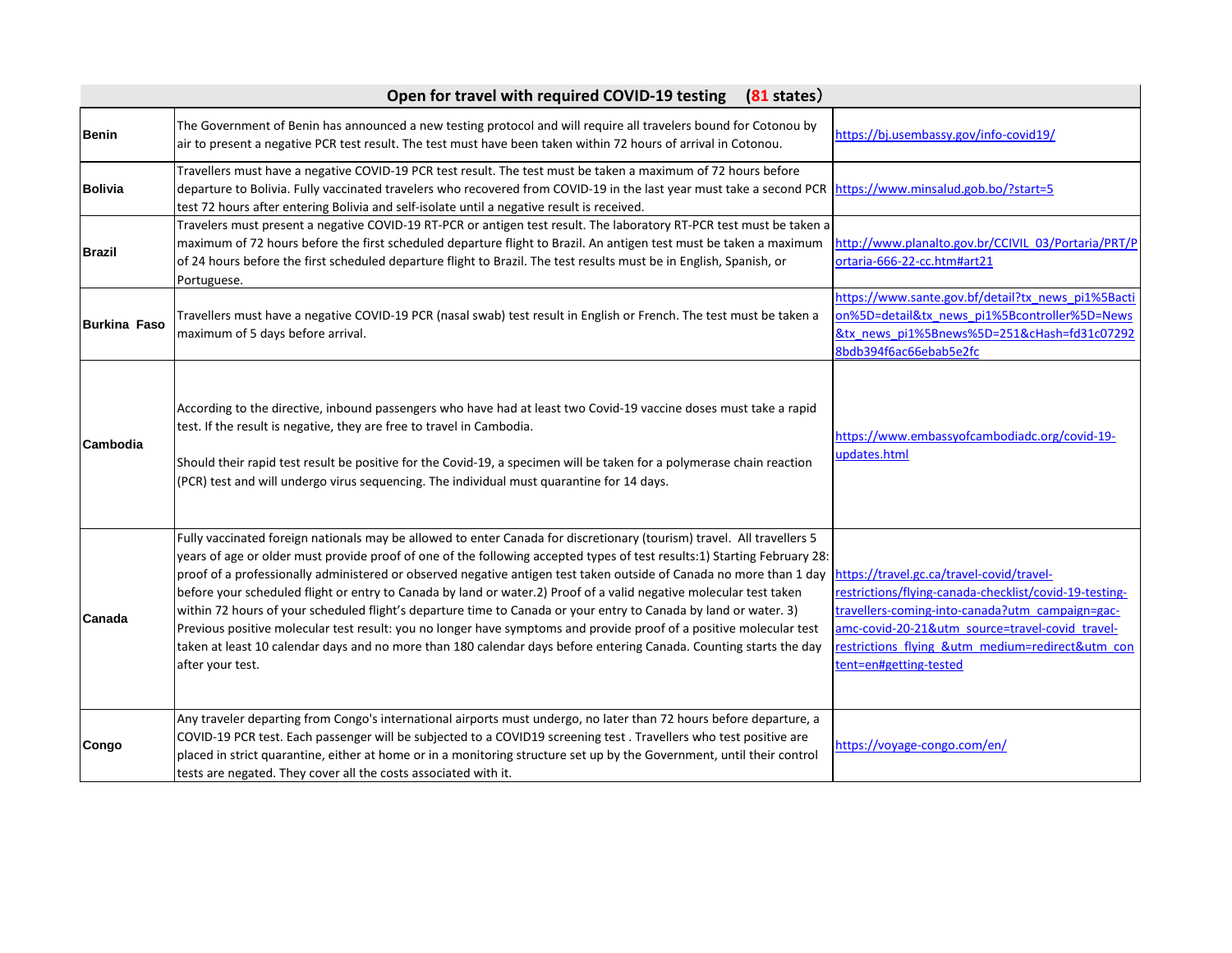| Open for travel with required COVID-19 testing<br>$(81$ states) |                                                                                                                                                                                                                                                                                                                                                                                                                                                                                                                                 |                                                                                                                              |
|-----------------------------------------------------------------|---------------------------------------------------------------------------------------------------------------------------------------------------------------------------------------------------------------------------------------------------------------------------------------------------------------------------------------------------------------------------------------------------------------------------------------------------------------------------------------------------------------------------------|------------------------------------------------------------------------------------------------------------------------------|
| Cuba                                                            | For travelers, whether or not they are residents of Cuba, it will be mandatory:<br>1) Present a complete vaccination schedule at the point of entry.<br>2) Show the negative result of a PCR-RT, performed no later than 72 hours before the trip.<br>3) Random surveillance will be increased, based on the performance of RT-PCR at the border to travelers from high-<br>risk countries.                                                                                                                                     | https://www.mintur.gob.cu/protocolos/                                                                                        |
| Djibouti                                                        | With effect from 21 June, all passengers arriving in Djibouti who cannot show evidence of having been vaccinated,<br>will have to spend 10 days in quarantine in their own accommodation. Whether arriving by air, land or sea, if you are<br>over 11 years of age, you will also be required to provide a PCR test certificate from the country where you started<br>your journey. The test must be taken within 72 hours of the start of the journey and 120 hours of arrival in Djibouti.                                    | https://www.gov.uk/foreign-travel-<br>advice/djibouti/entry-requirements#entry-rules-in-<br>response-to-coronavirus-covid-19 |
| <b>Dominica</b>                                                 | With immediate effect, all travelers entering Dominica can now upload a negative PCR test result from a swab taken<br>within 72 hours prior to arrival OR upload pre-arrival negative Rapid Antigen Test result from a swab taken within 48<br>hours prior to expected arrival time into Dominica; (not less than 24 hours). The Rapid Antigen Test results must be<br>from an accredited/certified facility. Therefore, NO Rapid Antigen Home Tests or self-administered test results will be<br>accepted.                     | https://discoverdominica.com/en/travel-advisory-for-<br>dominica                                                             |
| <b>Ecuador</b>                                                  | Any traveler over 3 years of age must present a mandatory vaccination certificate with QR code or COVID-19<br>vaccination card valid with at least 14 days of validity after completing the scheme, or the negative result of an RT-<br>PCR test carried out up to 72 hours prior to boarding to Ecuador. Passengers under 3 years of age will not present<br>these requirements.                                                                                                                                               | https://www.aeropuertoquito.aero/es/protocolo-<br>covid-19.html                                                              |
| <b>Eritrea</b>                                                  | Travellers, regardless of whether fully vaccinated or not, must have a negative COVID-19 PCR test result. The test<br>must be taken a maximum of 72 hours before arrival in Eritrea.                                                                                                                                                                                                                                                                                                                                            | https://er.usembassy.gov/covid-19-information/                                                                               |
| <b>Eswatini</b>                                                 | The Eswatini Ministry of Health issued a travel advisory for those wishing to visit, including the requirement to have a https://www.thekingdomofeswatini.com/travel-<br>COVID-19 negative test result within 72 hours before entry.                                                                                                                                                                                                                                                                                            | advice/                                                                                                                      |
| Ethiopia                                                        | All passengers traveling to Ethiopia MUST present a negative RT PCR test certificate for COVID-19 before boarding a<br>flight. The certificate validity shouldn't exceed 120 hours on arrival from the date sample is given.<br>Children less than or equal to 12 years of age are exempted from the RT PCR test certificate requiremen                                                                                                                                                                                         | https://www.evisa.gov.et/travel-updates/entry-<br>restrictions-to-ethiopia                                                   |
| Fiji                                                            | If you are from or have stayed in a Travel Partner Country for at least 14 days before travel to Fiji, please produce<br>proof of the following at the airport before your departure for Fiji: 1) Vaccinations;2) COVID-19 Tests. Travellers can<br>now submit either a PCR or RAT negative test result to enter Fiji. All tests must be supervised and verified by a<br>medical professional (for more info see below) with a written record provided either digitally or on paper; 3) CFC<br>Hotel Booking & Travel Insurance | https://www.fiji.travel/articles/frequently-asked-<br>questions-travelling-to-fiji                                           |
| Gabon                                                           | Travellers to Gabon are required to:<br>to present proof of a negative result in an RT-PCR covid-19 test carried out no more than three days before the date<br>of boarding in the country of origin at a centre approved by the health authorities of that country, for any passenger<br>from the age of six;                                                                                                                                                                                                                  | https://www.diplomatie.gouv.fr/fr/conseils-aux-<br>voyageurs/conseils-par-pays-destination/gabon/                            |
| Ghana                                                           | Travellers must have a negative COVID-19 PCR test result. The test must be taken from a Trusted Travel accredited<br>laboratory a maximum of 72 hours before departure. Travelers must validate their test results through the African<br>Union Trusted Travel or the UNDP Global Haven systems before travel.                                                                                                                                                                                                                  | https://www.gacl.com.gh/guidlines-for-resumption-of-<br>international-operations/                                            |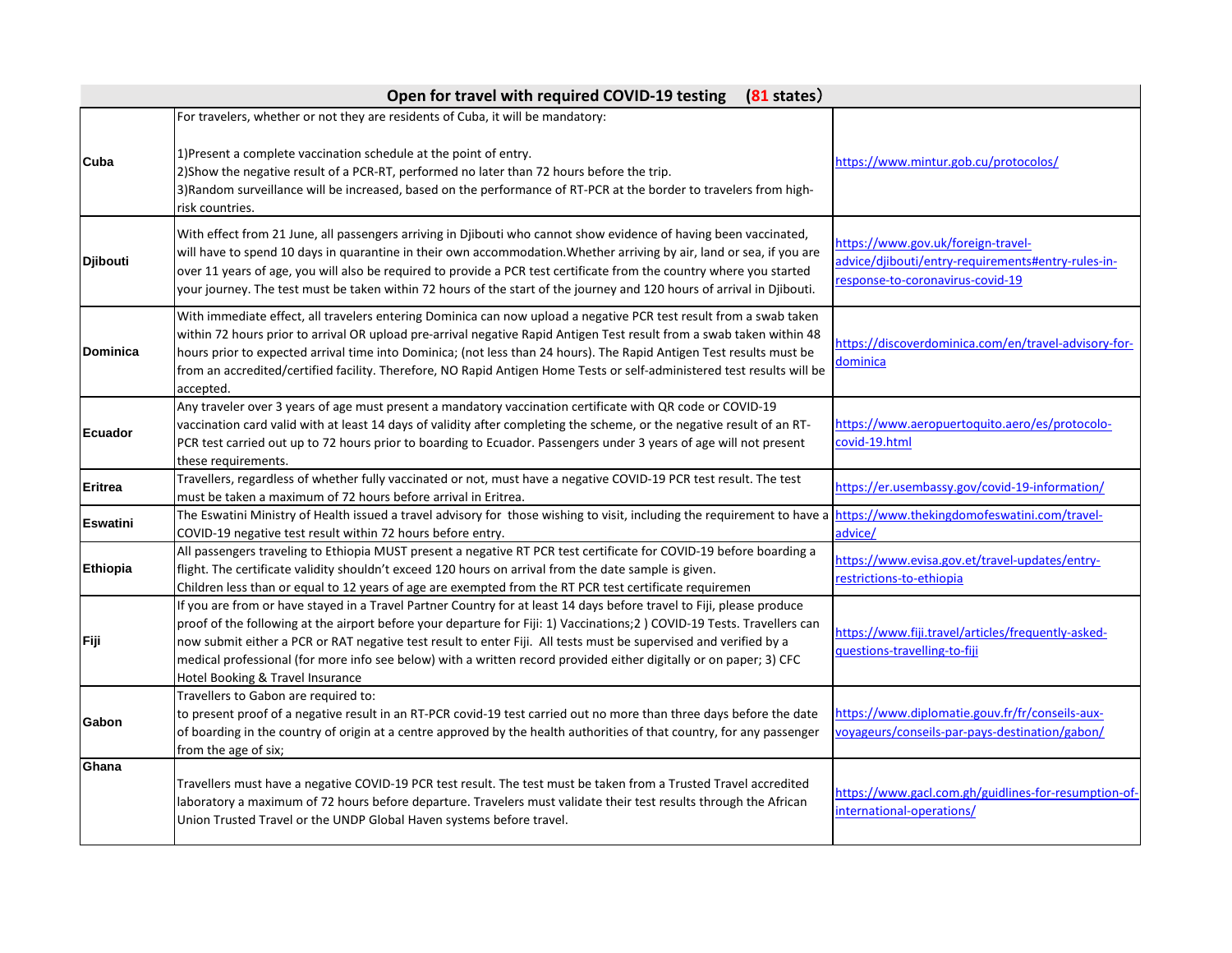|               | Open for travel with required COVID-19 testing<br>$(81$ states)                                                                                                                                                                                                                                                                                                                                                                                                                                                                                                                                                                                                                                |                                                                                                                                                                                                                  |
|---------------|------------------------------------------------------------------------------------------------------------------------------------------------------------------------------------------------------------------------------------------------------------------------------------------------------------------------------------------------------------------------------------------------------------------------------------------------------------------------------------------------------------------------------------------------------------------------------------------------------------------------------------------------------------------------------------------------|------------------------------------------------------------------------------------------------------------------------------------------------------------------------------------------------------------------|
| Greece        | Travellers arriving in Greece, during the period from 21.02.2022 until 07.03.2022, holding a European Union Digital<br>Covid Certificate are not obliged to show an extra negative COVID test result upon their arrival. Travellers arriving in<br>Greece from ALL other countries, regardless of their vaccination status or proof of recovery, are required to display a<br>negative molecular test result (PCR) for Covid-19 performed up to 72 hours before the scheduled arrival or a negative<br>Rapid Antigen test result for Covid-19 performed up to 24 hours before the scheduled arrival.                                                                                           | https://travel.gov.gr/#/                                                                                                                                                                                         |
| Grenada       | As of July 31st, 2021 persons entering Grenada either by air or sea must be fully vaccinated with a WHO-approved<br>vaccination. All travellers over the age of five (5) must have a negative Polymerase Chain Reaction (PCR) test or<br>Nucleic Acid Amplification Test (NAAT) taken within 3 days of arrival in Grenada (date of sample collection must be<br>within 3 days of arrival in Grenada) or a negative Rapid Antigen Test taken within 1 day of arrival in Grenada (date of<br>sample collection must be within 1 day of arrival in Grenada). For travellers by sea, the PCR test must be within 72<br>hours of embarkation from the last port of call before arriving in Grenada. | https://covid19.gov.gd/                                                                                                                                                                                          |
| Guatemala     | All travelers aged 10 years and older must have a negative COVID-19 (PCR or antigen) test result. The test must be<br>taken a maximum of 3 days before arrival in Guatemala. COVID-19 PCR tests may be from a saliva sample, but not<br>antigen tests. The test results must be analyzed at a laboratory.                                                                                                                                                                                                                                                                                                                                                                                      | https://www.mspas.gob.gt/descargas-<br>mspas/download/160-lineamiento-para-la-prevencion-<br>de-covid-19-para-viajes-internacionales/656-<br>lineamiento-nacional-para-la-prevencion-de-covid-19-<br>para-viajes |
| Guinea        | Guinea's Ministry of Health announced on 27 December 2021 that all travellers aged 18 and over entering or leaving<br>Guinea must be fully vaccinated, in addition to the existing requirement to have a negative certificate from a<br>polymerase chain reaction (PCR) test taken within 72 hours of travel for those aged 6 and over.                                                                                                                                                                                                                                                                                                                                                        | https://www.gov.uk/foreign-travel-<br>advice/guinea/entry-requirements#entry-rules-in-<br>response-to-coronavirus-covid-19                                                                                       |
| Guinea-Bissau | Travelers must have a negative COVID-19 PCR test result. The test must be taken at an accredited institution a<br>maximum of 48 hours before departure to Guinea Bissau.                                                                                                                                                                                                                                                                                                                                                                                                                                                                                                                       | https://gw.usmission.gov/covid-19-information/                                                                                                                                                                   |
| Guyana        | From November 1, 2021, the following COVID 19 measures shall apply as travel requirements for entry into Guyana.<br>The measures in the Official Gazette (Extraordinary) of Guyana, 235/2021 is applicable with these variations.<br>The following documents are required before travelling to Guyana<br>1) Proof of full vaccination<br>2) Negative SARS-CoV-2 Antigen test not older than 72 hours or a negative SARs-Cov-2 PCR test not older than 72<br>hours                                                                                                                                                                                                                              | https://www.health.gov.gy/images/travel_requiremen<br>t.pdf                                                                                                                                                      |
| Hungary       | Can enter Hungary, if the person proves with a document issued in English or Hungarian that (s)he has undergone two<br>molecular biological tests (SARS-CoV-2 tests) within 5 days prior to reporting to entry that meets healthcare<br>professional criteria and was conducted on two occasions in an interval exceeding 48 hours, and such tests did not<br>reveal SARS-CoV-2 coronavirus in his/her body.                                                                                                                                                                                                                                                                                   | https://www.police.hu/en/content/information-on-<br>general-rules-of-border-crossing                                                                                                                             |
| India         | Fully vaccinated travelers from 88 countries/regions with COVID-19 vaccination certificates issued from these<br>countries are not required to provide proof of a negative COVID-19 test result before traveling to India. Travelers<br>must upload their COVID-19 vaccination certificate through the Air Suvidha portal.                                                                                                                                                                                                                                                                                                                                                                     | GuidelinesforInternationalarrivalsupdatedon10thFebr<br>uary2022.pdf (mohfw.gov.in)                                                                                                                               |
| Iran          | Travelers must have a negative COVID-19 PCR test result. The test must be taken a maximum of 72 hours before<br>departure. The results must be in English or approved by an Iranian consulate.                                                                                                                                                                                                                                                                                                                                                                                                                                                                                                 | https://caa.gov.ir/covid-<br>forms? gl=1*1ik8cy7* ga 0NMZLXTZ77*MTY0NjM1O<br>TE5NS40LjEuMTY0NjM1OTI3MS4w                                                                                                         |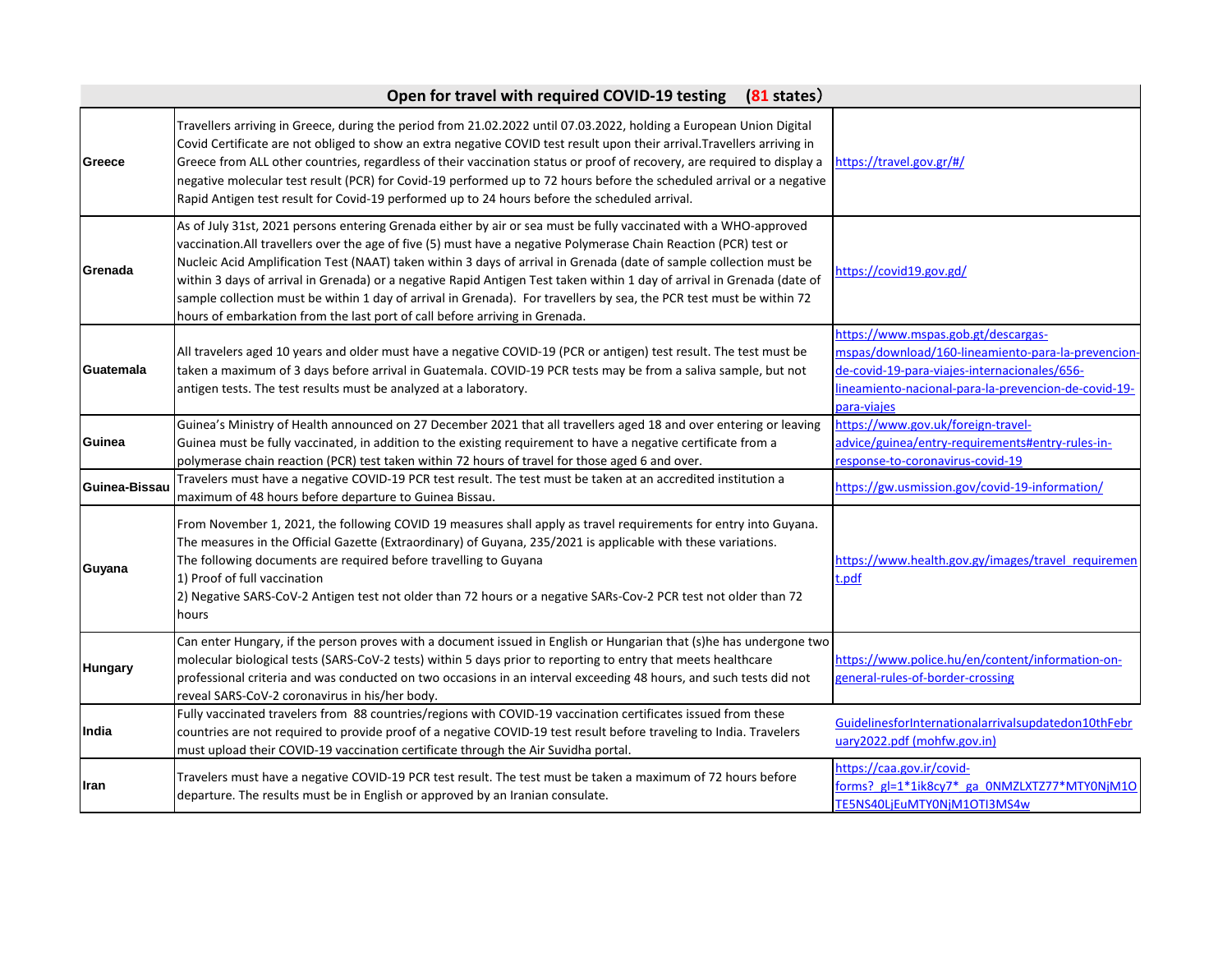|                   | $(81$ states)<br>Open for travel with required COVID-19 testing                                                                                                                                                                                                                                                                                                                                                                                                                                                                                                 |                                                                                                             |
|-------------------|-----------------------------------------------------------------------------------------------------------------------------------------------------------------------------------------------------------------------------------------------------------------------------------------------------------------------------------------------------------------------------------------------------------------------------------------------------------------------------------------------------------------------------------------------------------------|-------------------------------------------------------------------------------------------------------------|
| Iraq              | The PCR results must be completed less than 72 hours prior to travel to Iraq.<br>In the Iragi Kurdistan Region requires a negative COVID-19 test within 48 hours of travel or verified evidence of a<br>second dose of a vaccination. Those without either will be required to undertake a PCR test, at their own cost, at the<br>Kurdistan Region airports on arrival.                                                                                                                                                                                         | https://ig.usembassy.gov/covid-19-information/                                                              |
| Jamaica           | Effective March 1, 2022, ALL you need to travel to the island is a negative Antigen or PCR test result conducted within<br>3 days of travel, regardless of your vaccination status. Children under the age of 12 do not need a test result.                                                                                                                                                                                                                                                                                                                     | https://www.visitjamaica.com/jamaica-cares/                                                                 |
| Kenya             | All passengers arriving into Kenya through any point of entry must have a certificate of COVID-19 vaccination.All<br>passengers coming to Kenya must be in possession of a valid COVID-19 negative PCR test certificate conducted within<br>72 hours before departure regardless of the route of entry. Children below the age of five (5) years are exempt from<br>this requirement.                                                                                                                                                                           | https://www.kcaa.or.ke/sites/default/files/covid-<br>19/documents/EXEMPT FROM QUARANTINE-<br>24.01.2022.pdf |
| <b>Malawi</b>     | All arriving and departing passengers via air shall be required to produce a negative SARS COV-2 PCR test certificate<br>obtained within 72 hours prior to arrival in or departure from Malawi in addition to any requirements of transiting or<br>final destination countries. Children under age 1 are exempt from testing requirements.                                                                                                                                                                                                                      | https://mw.usembassy.gov/u-s-citizen-services/covid-<br>19-information/                                     |
| <b>Malaysia</b>   | Effective December 27, 2021, all travelers arriving at Kuala Lumpur International Airport must pay for their mandatory https://my.usembassy.gov/u-s-citizen-services/covid-<br>arrival COVID-19 test in advance through a website designated by the Malaysian government                                                                                                                                                                                                                                                                                        | 19-information/                                                                                             |
| <b>Maldives</b>   | All travelers to Maldives should hold a negative result for a nucleic acid test (PCR test) for Covid-I9 prior to entry in to<br>the Maldives, including those who have completed the prescribed dose(s) of Covid-19 vaccines. The sample for the<br>PCR test must be taken at most 96 hours before departure from the first embarkation point.                                                                                                                                                                                                                  | 2coibyh1.pdf (visitmaldives.s3.amazonaws.com)                                                               |
| Mali              | To enter Mali you need to present a negative COVID test certificate less than 72 hours old. This requirement also<br>applies to vaccinated travellers.                                                                                                                                                                                                                                                                                                                                                                                                          | https://www.gov.uk/foreign-travel-advice/mali/entry-<br>requirements                                        |
| <b>Mauritania</b> | PROOF OF BOTH VACCINATION AND A NEGATIVE PCR TEST ARE REQUIRED FOR ENTRY TO MAURITANIA                                                                                                                                                                                                                                                                                                                                                                                                                                                                          | https://mr.usembassy.gov/covid-19-information-2/                                                            |
| <b>Mauritius</b>  | 1) You must be fully vaccinated to freely explore our island and its attractions throughout your holidayCOVID-19.<br>testing will be required on arrival (day 0) in Mauritius.<br>2) Unvaccinated guests must book a 14-night quarantine stay in an official quarantine hotel. To enter Mauritius, you<br>must present a negative PCR test taken within 72 hours before departure.You will have a PCR test on arrival, day 7<br>and day 14. After a negative PCR test on day 14, you can freely explore the island and move to new accommodation<br>or go home. | https://mauritiusnow.com/                                                                                   |
| <b>Mongolia</b>   | Passengers must have a negative COVID-19 PCR test taken at most 72 hours before departure from the first<br>embarkation point.                                                                                                                                                                                                                                                                                                                                                                                                                                  | https://mn.usembassy.gov/covid-19-information/                                                              |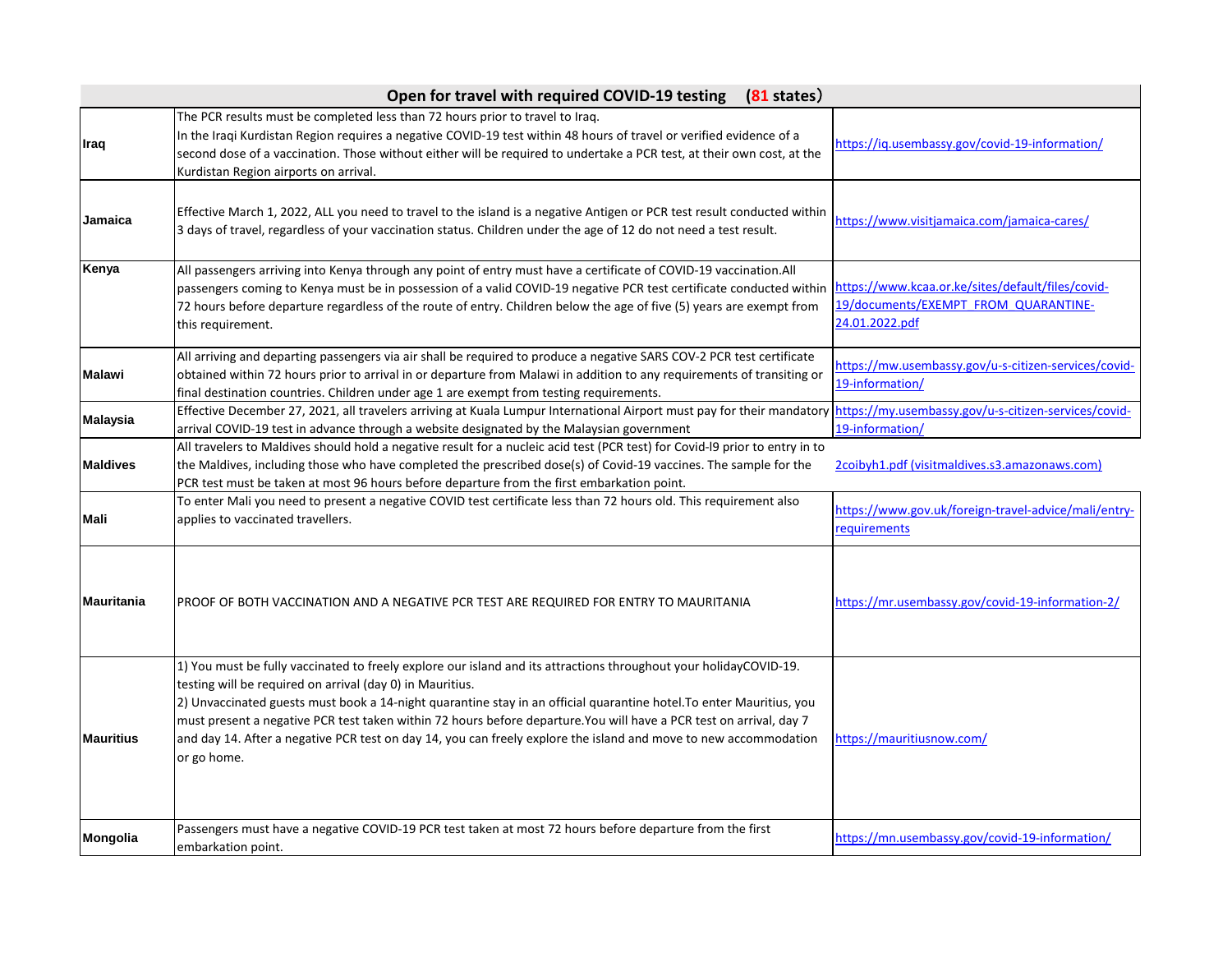| Open for travel with required COVID-19 testing (81 states) |                                                                                                                                                                                                                                                                                                                                                                                                                                                                                                                                                                                                                                                                                                                            |                                                                                                                                                                                                           |
|------------------------------------------------------------|----------------------------------------------------------------------------------------------------------------------------------------------------------------------------------------------------------------------------------------------------------------------------------------------------------------------------------------------------------------------------------------------------------------------------------------------------------------------------------------------------------------------------------------------------------------------------------------------------------------------------------------------------------------------------------------------------------------------------|-----------------------------------------------------------------------------------------------------------------------------------------------------------------------------------------------------------|
| <b>Morocco</b>                                             | Starting on February 7, 2022, international flights to Morocco will be allowed to resume and travelers, under certain<br>conditions, will have access to Moroccan territory if they have a vaccination pass and a negative PCR test at least 48<br>hours before the date of entry to Moroccan territory.                                                                                                                                                                                                                                                                                                                                                                                                                   | https://www.visitmorocco.com/en/travel-info/covid-<br>19-travel-safely-to-morocco                                                                                                                         |
| Mozambique                                                 | Testing for COVID-19 may be required on arrival in Mozambique, at your expense.                                                                                                                                                                                                                                                                                                                                                                                                                                                                                                                                                                                                                                            | https://www.gov.uk/foreign-travel-<br>advice/mozambique/entry-requirements                                                                                                                                |
| <b>Namibia</b>                                             | International travelers must have a negative COVID-19 PCR test result taken from a Trusted Travel accredited<br>laboratory or verified on the Global Haven system. The test must be taken a maximum of 72 hours before arrival.                                                                                                                                                                                                                                                                                                                                                                                                                                                                                            | https://op.gov.na/                                                                                                                                                                                        |
| <b>Nepal</b>                                               | All foreigners arriving Nepal via immigration office at the airport or land border should submit the following<br>documents i:a)Evidence of completion of 14 days of full vaccination against COVID19; b) COVID-19 negative report(<br>RT-PCR, Gene Expert, True NAAT, or WHO accredited tests) obtained within 72 hours of the departure from first port<br>embarkation or within 72 hours, if ertering Nepal by land.                                                                                                                                                                                                                                                                                                    | https://www.immigration.gov.np/post/travel-advisory                                                                                                                                                       |
| <b>Netherlands</b>                                         | People travelling to the Netherlands from a country outside the EU/Schengen area must always show a negative<br>COVID-19 test result. People travelling to the Netherlands from a country in the EU/Schengen area must show a<br>negative test result if they do not have proof of vaccination or a Digital COVID Certificate (DCC) based on proof of<br>recovery. Children under 12 do not have to show a negative test result. The person travelling must pay for the test<br>themselves.                                                                                                                                                                                                                                | https://www.government.nl/topics/coronavirus-covid-<br>19/visiting-the-netherlands-from-abroad/mandatory-<br>negative-test-results-and-declaration/mandatory-<br>when-travelling-from-a-high-risk-country |
| Nicaragua                                                  | Travelers must have an original negative COVID-19 RT-PCR test result. The test must be taken a maximum of 72 hours<br>before arrival in Nicaragua.                                                                                                                                                                                                                                                                                                                                                                                                                                                                                                                                                                         | https://www.intur.gob.ni/2020/09/21/nicaragua-<br>reanuda-vuelos-comerciales/                                                                                                                             |
| <b>Nigeria</b>                                             | Passengers must test negative by polymerase chain reaction (PCR) from the country of exit 3 days (72 hours) before<br>departure. Tests done more than 72 hours before departure are not valid                                                                                                                                                                                                                                                                                                                                                                                                                                                                                                                              | https://covid19.ncdc.gov.ng/advisory/                                                                                                                                                                     |
| <b>Papua New</b><br>Guinea                                 | 1) All persons must be fully vaccinated to travel to PNG, unless they are under 18 years of age or are a citizen of<br>Papua New Guinea. A person is considered fully vaccinated if they have had the recommended number of doses for<br>the vaccine as listed in Schedule 2, within the past 6 months; or they have had the recommended number of doses<br>for the vaccine, as listed in Schedule 2 and they have had a booster vaccine; 2) All persons traveling to PNG must have update<br>a valid COVID-19 test within 72 hours prior to their original port of departure. Children aged 5 years and under are<br>exempted from being tested; 3)All people arriving into PNG will be tested for COVID-19 upon arrival; | https://www.papuanewguinea.travel/travel-advice-                                                                                                                                                          |
| Paraguay                                                   | Test (RNA detection techniques: RT-PCR / LAMP / NAAT) with a negative result performed in a time not exceeding 48<br>hours or SARS-CoV-2 Antigen Test with negative result performed in a time not exceeding 24 hours prior to shipment.<br>Travelers from Argentina, Brazil, Uruguay and Bolivia are exempt from this requirement.                                                                                                                                                                                                                                                                                                                                                                                        | https://www.migraciones.gov.py/index.php/tramites/i<br>ngreso-y-salida-del-pais/exigencias-sanitarias-vigentes<br>por-covid-19-para-el-ingreso-al-paraguay                                                |
| <b>Philippines</b>                                         | Travelers are required to provide proof of a negative COVID-19 RT-PCR test result taken a maximum of 48 hours<br>before departure from the origin country to the Philippines.                                                                                                                                                                                                                                                                                                                                                                                                                                                                                                                                              | https://philippines.travel/safetrip                                                                                                                                                                       |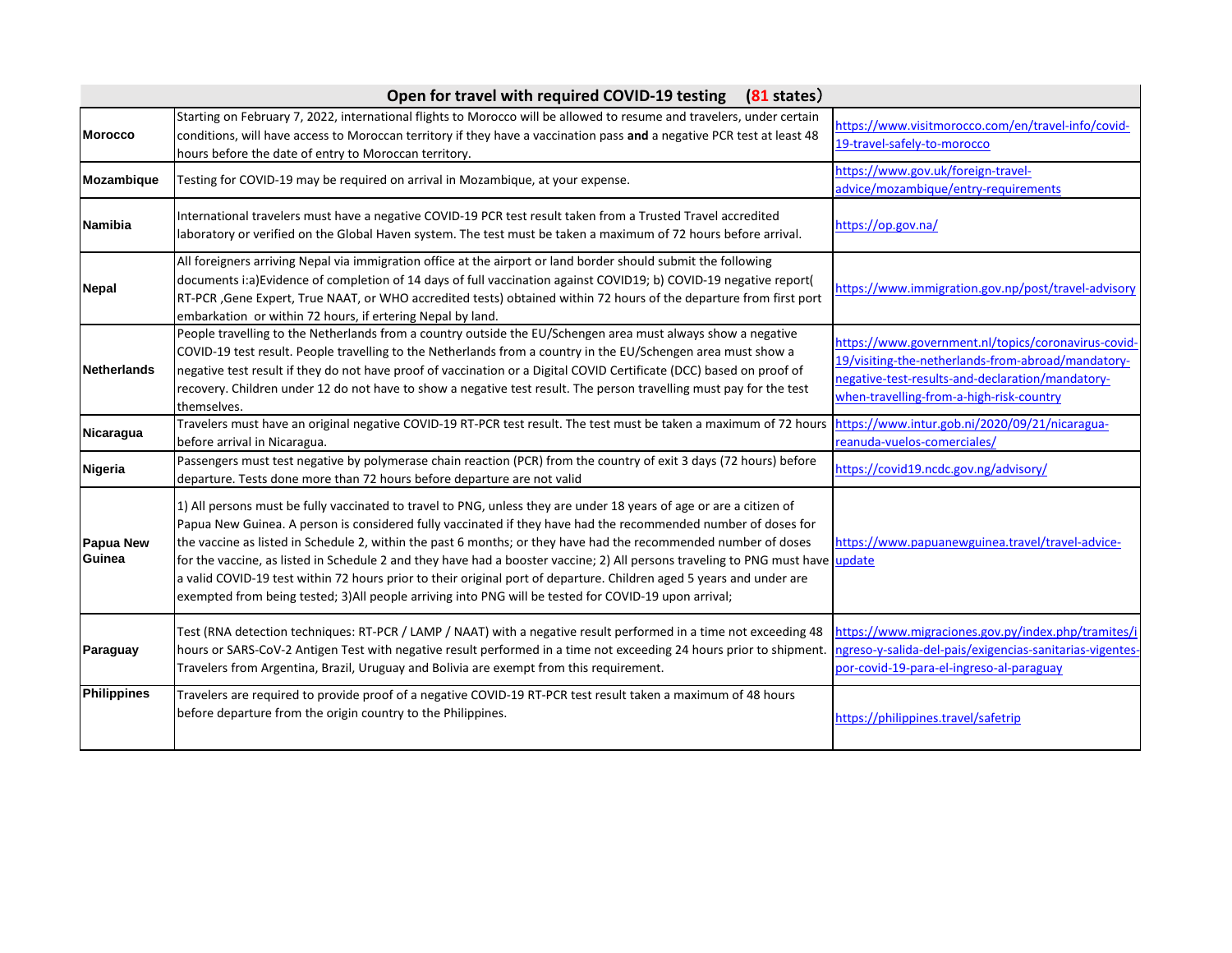|                                                      | Open for travel with required COVID-19 testing<br>$(81$ states)                                                                                                                                                                                                                                                                                                                                                                                                                                                                                                                                                                                                                                                                                                                                                                                                                                                                                                                                                                                                                                                                                                                                                                                                                |                                                                                     |
|------------------------------------------------------|--------------------------------------------------------------------------------------------------------------------------------------------------------------------------------------------------------------------------------------------------------------------------------------------------------------------------------------------------------------------------------------------------------------------------------------------------------------------------------------------------------------------------------------------------------------------------------------------------------------------------------------------------------------------------------------------------------------------------------------------------------------------------------------------------------------------------------------------------------------------------------------------------------------------------------------------------------------------------------------------------------------------------------------------------------------------------------------------------------------------------------------------------------------------------------------------------------------------------------------------------------------------------------|-------------------------------------------------------------------------------------|
| Poland                                               | 1)Rules for travellers arriving into Poland from within the Schengen Area.Travellers, regardless of their means of<br>transport (collective or individual, including crossing the border on foot), are subject to a 7-day entry quarantine,<br>unless they meet one of the following conditions: a) they have completed a full vaccination cycle, and 14 days<br>(counting from the day following the date of the final dose) have passed since their final dose; b)they present a<br>negative COVID-19 test result, confirmed by an EU Digital COVID Certificate or by another document in Polish or in<br>English. The test must be performed at most 48 hours before the border is crossed.<br>2) Mandatory testing for COVID-19 People travelling from outside the European Union, from outside the Schengen<br>area, must present a negative COVID-19 test result. The test must be taken regardless of the means of travelling<br>(public transport, individual transport or on foot). Failure to take the test will result in quarantine.                                                                                                                                                                                                                               | https://www.gov.pl/web/coronavirus/travel                                           |
| Portugal                                             | Mandatory<br>- A valid vaccination EU Digital COVID Certificate (with a complete vaccination schedule or with a complete<br>vaccination schedule and a vaccine booster)<br>Or a valid test or recovery EU Digital COVID Certificate,<br>Or a valid vaccination certificate (with a complete vaccination schedule or a vaccine booster) or recovery certificate<br>issued by a third country, under reciprocal conditions: Albania, Andorra, Armenia, Benin, Cabo Verde, El Salvador,<br>Faroe Islands, Georgia, Israel, Iceland, Jordan, Lebanon, Liechtenstein, Moldova, Monaco, Montenegro, Morocco,<br>New Zealand, North Macedonia, Norway, Panama, San Marino, Serbia, Singapore, Switzerland, Taiwan, Thailand,<br>Tunisia, Togo, Turkey, Ukraine, United Arab Emirates, United Kingdom and the Crown Dependencies (Jersey,<br>Guernsey and the Isle of Man), Uruguay, The Vatican.<br>Vaccination certificates are accepted if<br>they consider one of the vaccines approved in Portugal and according to the terms that you can consult in "V -<br>ADDITIONAL INFORMATION / Vaccination" at the end of this page.<br>Or a negative RT-PCR Test (or similar NAAT test) - 72h before boarding, or<br>Or a negative Laboratorial Rapid Antigen Test - 24h before boarding | https://www.visitportugal.com/en/content/covid-19-<br>measures-implemented-portugal |
| Qatar                                                | All travellers must submit a negative pre-travel PCR lab result obtained no more than 48 hours before the time of<br>departure from the country of origin                                                                                                                                                                                                                                                                                                                                                                                                                                                                                                                                                                                                                                                                                                                                                                                                                                                                                                                                                                                                                                                                                                                      | https://covid19.moph.gov.ga/EN/travel-and-return-<br>policy/Pages/default.aspx      |
| <b>Russia</b><br>Federation                          | The Russian government requires that all foreign travelers present a negative PCR COVID-19 test result upon arrival,<br>dated no later than two days prior to arrival in Russia. The results can be in English and/or digital.                                                                                                                                                                                                                                                                                                                                                                                                                                                                                                                                                                                                                                                                                                                                                                                                                                                                                                                                                                                                                                                 | https://ru.usembassy.gov/covid-19-information/                                      |
| <b>Saint Kitts and</b><br><b>Nevis</b>               | All travelers must submit a COVID-19 RT-PCR or NAAT negative test result from a CLIA/CDC/UKAS approved lab<br>accredited with ISO/IEO 17025 standard, taken within 3 days of your arrival, along with the required embarkation<br>form, and all other supporting documentation. An embarkation form is required regardless of age. Forms must be<br>submitted no later than 24 hours prior to travel.<br> 1)Funy vaccinated traveners aged 5 years and older must nave a valid negative Rapid Antigen test or Rapid COVID-19                                                                                                                                                                                                                                                                                                                                                                                                                                                                                                                                                                                                                                                                                                                                                   | https://www.stkittstourism.kn/travel-requirements                                   |
| <b>Saint Lucia</b>                                   | PCR test done 1 day prior to arrival or a valid negative RT- PCR COVID-19 test done within 5 days prior to arrival.<br>2) Unvaccinated travellers aged 5 years and older must have a valid negative RT- PCR COVID-19 test done within 5                                                                                                                                                                                                                                                                                                                                                                                                                                                                                                                                                                                                                                                                                                                                                                                                                                                                                                                                                                                                                                        | https://www.stlucia.org/en/covid-19/                                                |
| <b>Saint Vincent</b><br>and the<br><b>Grenadines</b> | All travelers, including those fully vaccinated, must have a negative COVID-19 RT-PCR test result. The test must be<br>taken a maximum of 72 hours (3 days) before arrival.                                                                                                                                                                                                                                                                                                                                                                                                                                                                                                                                                                                                                                                                                                                                                                                                                                                                                                                                                                                                                                                                                                    | http://health.gov.vc/health/index.php/covid-19-<br>protocols-documents              |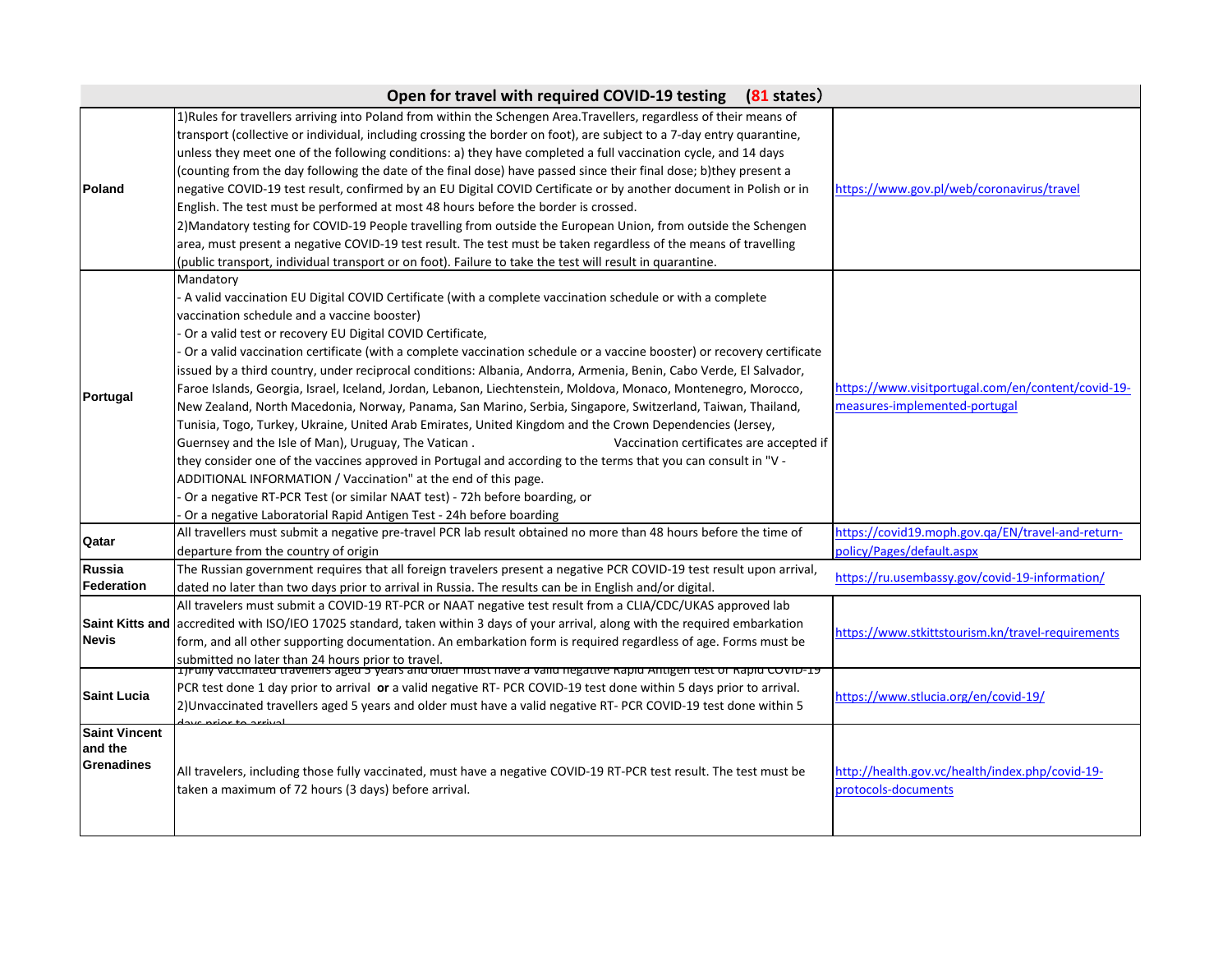|                     | Open for travel with required COVID-19 testing (81 states)                                                                                                                                                                                                                                                                                                                                                                                                                                                                                                                                                                                                                  |                                                                                                                  |
|---------------------|-----------------------------------------------------------------------------------------------------------------------------------------------------------------------------------------------------------------------------------------------------------------------------------------------------------------------------------------------------------------------------------------------------------------------------------------------------------------------------------------------------------------------------------------------------------------------------------------------------------------------------------------------------------------------------|------------------------------------------------------------------------------------------------------------------|
| Príncipe            | São Tomé and  All nationalities - from the age of 12, and who hold a full vaccination certificate, to submit a negative antigen test,<br>performed up to 48 hours before the date of travel. For citizens who are not yet vaccinated, the mandatory<br>presentation of the negative PCR test, performed up to 72 hours before the date of travel, is maintained. Upon arrival<br>in São Tomé, they will be subject to thermal screening and must provide printed or digital proof of the negative test<br>result to COVID-19 to the Sao Tome authorities for the purpose of monitoring and verifying its authenticity. There is<br>no obligation of prophylactic isolation. | https://portaldascomunidades.mne.gov.pt/pt/vai-<br>viajar/conselhos-aos-viajantes/africa/sao-tome-e-<br>principe |
| Saudi Arabia        | Travelers must have a negative COVID-19 PCR test result or a negative COVID-19 antigen test result. The test must be<br>issued a maximum of 48 hours before departure.                                                                                                                                                                                                                                                                                                                                                                                                                                                                                                      | https://gaca.gov.sa/web/en-gb/page/home                                                                          |
| <b>Serbia</b>       | Foreign citizens are allowed to enter the Republic of Serbia provided that they have one of the following<br>documents:1)Negative RT-PCR test for the presence of SARS-CoV-2 virus while the negative Antigen FIA Rapid test is<br>valid only if it is done in the United States of America or Republic of Slovenia, not older than 48 hours from the date<br>of issue of the results; 2) Certificate of complete vaccination issued by the Republic of Serbia, i.e. a foreign state with<br>which the Republic of Serbia has concluded an agreement on the recognition of vaccination; 3)Certificate of<br>overcome COVID-19 disease; 4) EU digital certificate            | https://www.mfa.gov.rs/en/citizens/travel-<br>serbia/covid-19-entry-requirements                                 |
| <b>Seychelles</b>   | Effective as of 6th January 2022, Seychelles is welcoming all visitors irrespective of their vaccination status on<br>the condition that they have a COVID-19 negative PCR test certificate that must be taken within 72 hours prior<br>to travel. No quarantine is required for visitors entering Seychelles.                                                                                                                                                                                                                                                                                                                                                              | http://tourism.gov.sc/wp-<br>content/uploads/2021/11/Seychelles-Visitor-Travel-<br>Advisory-17-January-2022.pdf  |
| <b>Singapore</b>    | Fully vaccinated travelers, including Singapore citizens and residents, must have a negative COVID-19 PCR or antigen<br>rapid test result. The test must be taken a maximum of 2 days before departure to Singapore by an internationally<br>accredited or recognized lab/clinic/medical facility and must be in English, or include an English translation. The<br>Ministry of Health of Singapore provides a list of approved test providers in third countries. For countries not<br>available on the list, travelers should check with the country/region of departure's Department of Health or Ministry<br>of Health equivalent for approved test providers.          | https://safetravel.ica.gov.sg/shn-and-swab-summary                                                               |
| <b>South Africa</b> | Travellers arriving into South Africa are required to produce a negative Polymerase Chain Reaction (PCR) test result<br>taken not more than 72 hours before the date of travel and a completed Traveller Health Questionnaire (THQ).Fully<br>vaccinated individuals are permitted to enter South Africa but they are still required to produce a negative PCR test<br>result on entry.                                                                                                                                                                                                                                                                                      | https://sacoronavirus.co.za/2022/01/31/frequently-<br>asked-questions-international-travel/                      |
| <b>South Sudan</b>  | 1) Per guidance issued on July 25, 2021, by the Ministry of Health in the Republic of South Sudan, travelers must<br>present a valid SARS-CoV2 PCR negative test certificate with a sample collected not more than 72 hours prior to<br>arrival at the point of entry and with documentation of full COVID-19 vaccinations (completed at least two weeks<br>2)<br>before traveling) to not require a quarantine period.<br>Per guidance issued on December 22, 2021, by the Ministry of Health in the Republic of South Sudan, both inbound<br>and outbound travelers must present both a negative PCR test and proof of vaccination.                                       | https://ss.usembassy.gov/covid-19-information/                                                                   |
| Sudan               | 1) Effective August 18, 2021, and until further notice, the Sudanese Civil Aviation Authority requires all passenger<br>arriving from North/South America, Europe, Australia, and New Zealand to possess a certified negative polymerise<br>chain reaction (PCR) test certificate dated within 96 hours of arrival. Persons 8 years old and younger are exempt.<br>2) Effective August 18, 2021, the Sudanese Civil Aviation Authority requires all passengers, except as noted above, to<br>possess a certified negative polymerise chain reaction (PCR) test certificate dated within 72 hours of arrival. Persons 8<br>years old and younger are exempt.                 | https://sd.usembassy.gov/covid-19-information/                                                                   |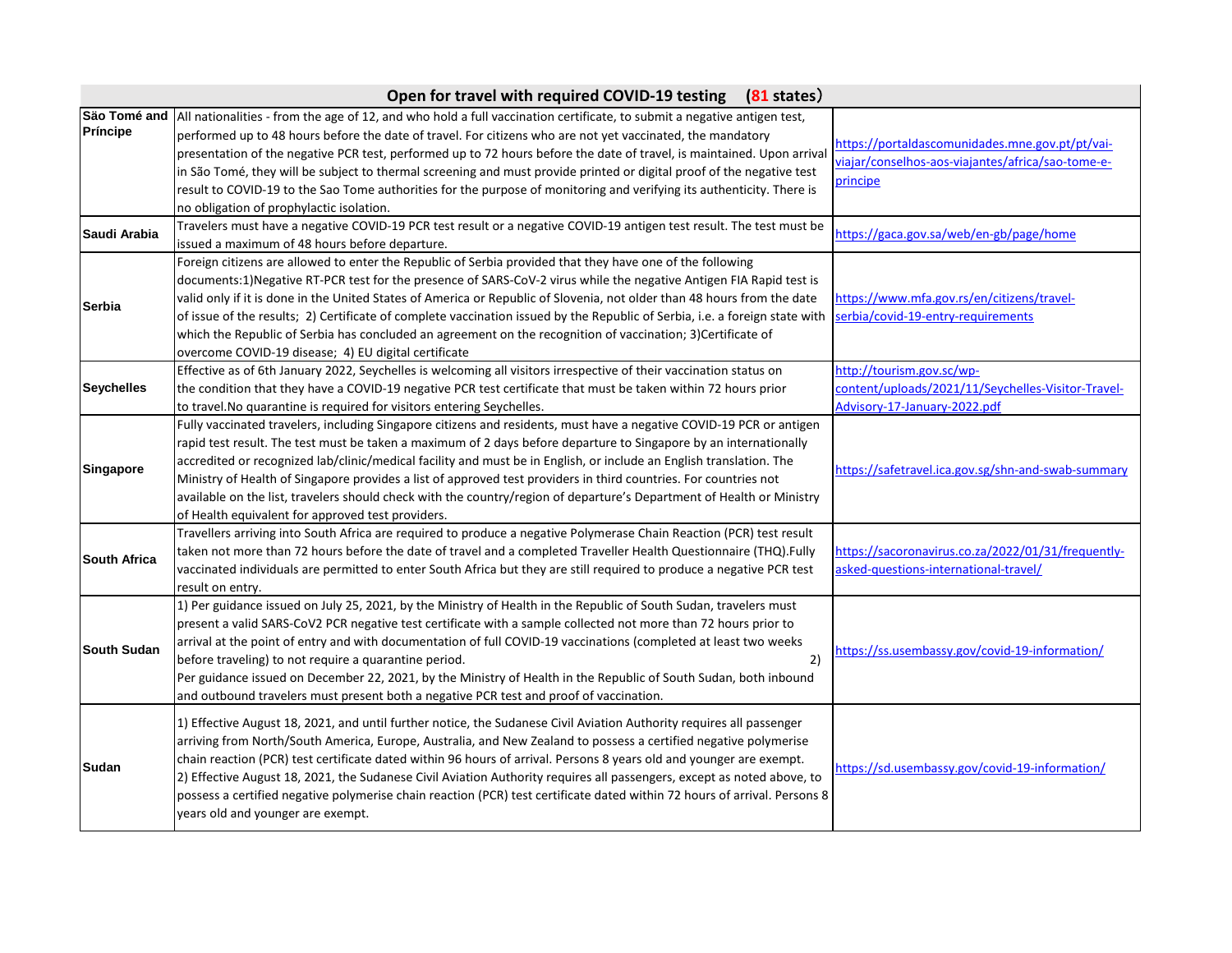|                                      | Open for travel with required COVID-19 testing<br>$(81$ states)                                                                                                                                                                                                                                                                                                                                                                                                                                                                                                                                                                                                                                                                                                                                                                                                                                                                                                                                    |                                                                                                                                                |
|--------------------------------------|----------------------------------------------------------------------------------------------------------------------------------------------------------------------------------------------------------------------------------------------------------------------------------------------------------------------------------------------------------------------------------------------------------------------------------------------------------------------------------------------------------------------------------------------------------------------------------------------------------------------------------------------------------------------------------------------------------------------------------------------------------------------------------------------------------------------------------------------------------------------------------------------------------------------------------------------------------------------------------------------------|------------------------------------------------------------------------------------------------------------------------------------------------|
| <b>Suriname</b>                      | Travelers arriving must have a negative COVID-19 RT-PCR test result taken a maximum of 48 hours before departure<br>to Suriname. Alternatively, COVID-19 antigen tests taken a maximum of 24 hours before departure are also be<br>accepted.                                                                                                                                                                                                                                                                                                                                                                                                                                                                                                                                                                                                                                                                                                                                                       | https://www.flyslm.com/wp-<br>content/uploads/2022/02/SUR-Covid-19-measures-<br>from-February-9th-2022.pdf                                     |
| Sweden                               | 1) As of 21 January 2022, people travelling to Sweden from EU/EEA countries, including the Nordic countries, must<br>present the EU Digital COVID Certificate or a corresponding certificate showing that they have either been vaccinated<br>against COVID-19, tested negative within 72 hours of arrival or recovered from COVID-19 in the last six months. This<br>requirement applies to foreign citizens aged 18 and over, with certain exemptions.<br>2) As of 21 January,<br>foreign citizens travelling to Sweden from a country outside the EU/EEA may only enter the country if they are<br>covered by one of the exemptions from the entry ban and can also present a negative result from a COVID-19 test<br>taken within 72 hours of arrival to Sweden, or are exempt from the test requirement. Exemptions from the entry ban<br>and test requirement apply for several categories of travellers, including for those with a vaccination certificate issued<br>in certain countries. | https://government.se/press-<br>releases/2022/01/amendments-to-the-entry-ban-for-<br>people-who-travel-to-sweden/                              |
| Tajikistan                           | All travelers must show results from a negative COVID-19 PCR test issued within 72 hours of arrival. Test results are<br>verified before passengers are allowed to board flights to Dushanbe and again upon arrival in Dushanbe.                                                                                                                                                                                                                                                                                                                                                                                                                                                                                                                                                                                                                                                                                                                                                                   | https://tj.usembassy.gov/covid-19-information/                                                                                                 |
| Tanzania                             | 1) Travelers are required to present a negative COVID-19 test certificate upon arrival. The test must be a Real Time<br>Polymerase Chain Reaction (RT-PCR) test or Nucleic Acid Amplification Test (NAAT) collected at a nationally<br>accredited/approved laboratory, with the sample collected within 96 hours of arrival in Tanzania.<br>2) Travelers who have recovered from COVID-19 can submit proof of recovery from authorized medical personnel for<br>entry to Tanzania.                                                                                                                                                                                                                                                                                                                                                                                                                                                                                                                 | https://tz.usembassy.gov/covid-19-information/                                                                                                 |
| <b>Trinidad and</b><br><b>Tobago</b> | All travellers are required to submit a negative NASOPHARYNGEAL (nasal swab) RT-PCR test result. This test should<br>have been taken no earlier than seventy-two (72) hours prior to arrival in Trinidad and Tobago.                                                                                                                                                                                                                                                                                                                                                                                                                                                                                                                                                                                                                                                                                                                                                                               | https://ttravelpass.gov.tt/travel-requirement                                                                                                  |
| <b>US</b>                            | Effective December 6, 2021, all air passengers 2 years or older with a flight departing to the US from a foreign country<br>are required show a negative COVID-19 viral test result taken no more than 1 day before travel, or documentation of<br>having recovered from COVID-19 in the past 90 days, before they board their flight.<br>This test is required regardless of vaccination status or citizenship. Air passengers will also be required to confirm in<br>the form of an attestation that the information they present is true.                                                                                                                                                                                                                                                                                                                                                                                                                                                       | https://www.cdc.gov/coronavirus/2019-<br>ncov/travelers/noncitizens-US-air-travel.html                                                         |
| <b>Uruguay</b>                       | Travelers must have a negative COVID-19 RT-PCR or antigen test result. The test must be taken a maximum of 72<br>hours before departure.                                                                                                                                                                                                                                                                                                                                                                                                                                                                                                                                                                                                                                                                                                                                                                                                                                                           | https://www.gub.uy/ministerio-salud-<br>publica/comunicacion/publicaciones/requisitos-para-<br>ingreso-uruguay-personas-nacionales-extranjeras |
| <b>Uzbekistan</b>                    | A negative PCR COVID-19 test performed within 48 hours of arrival is required for entry to Uzbekistan.Travelers<br>arriving at land borders may need to take a rapid screening test on arrival even if presenting a negative PCR test.                                                                                                                                                                                                                                                                                                                                                                                                                                                                                                                                                                                                                                                                                                                                                             | https://uz.usembassy.gov/covid-19-information/                                                                                                 |
| Venezuela                            | A PCR test is currently required to enter Venezuela. The test must be taken less than 48 hours before arrival. This<br>information might change, so we recommend all travelers consult the current guidance from Venezuela.                                                                                                                                                                                                                                                                                                                                                                                                                                                                                                                                                                                                                                                                                                                                                                        | https://ve.usembassy.gov/covid-19-information/                                                                                                 |